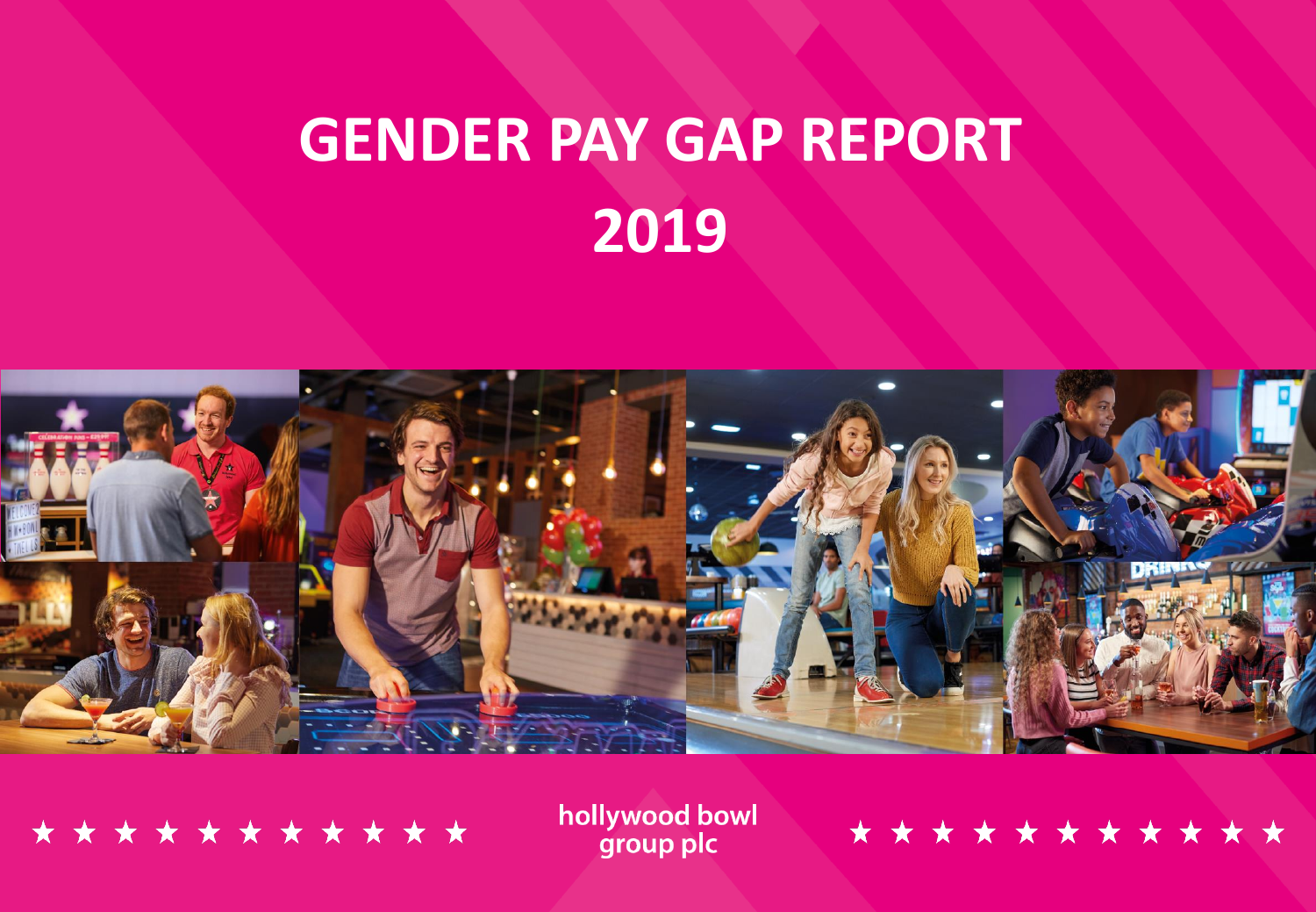#### **Overview**

- This report is published in accordance with the Equality Act 2010 and includes calculations showing the difference in the average pay of men and women across the entire organisation and all roles. It does not directly compare people or groups carrying out the same or similar roles.
- Our Gender Pay Gap Report measures for the snapshot date of 5th April 2019, using the mechanisms set out in the gender pay reporting legislation.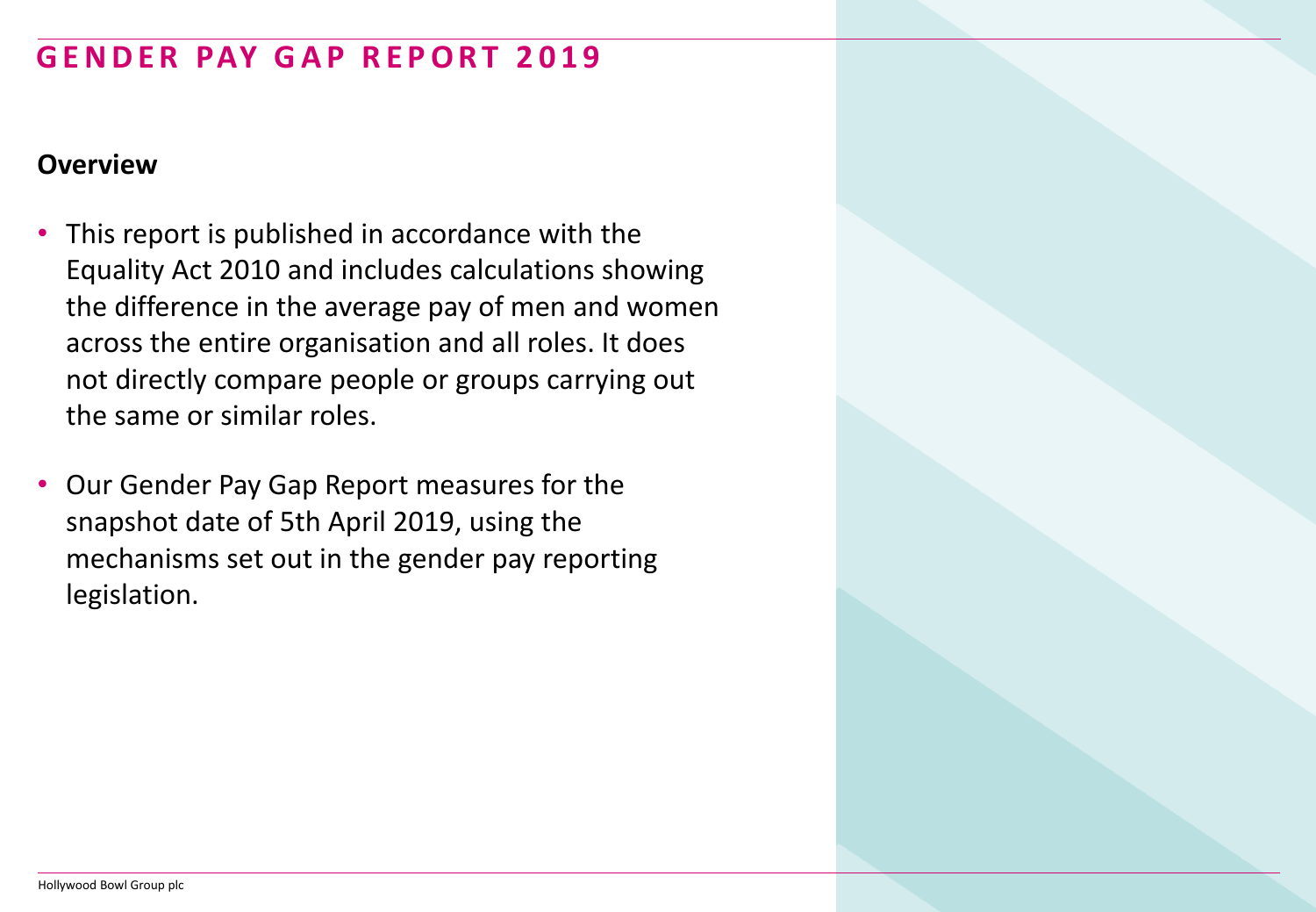#### **Our people**

- Our people are the face of our business and are key to ensuring that customers enjoy the best possible experience every time they visit.
- We take care to recruit the most engaging and energetic team members who are strong people with an entrepreneurial approach, regardless of gender.
- We are committed to equality and inclusion for every one of our team members and are proud to provide an inclusive and supportive environment where both males and females can achieve their full potential.
- We run several top talent management and incentive programmes to ensure we continue to attract, retain and nurture the best people.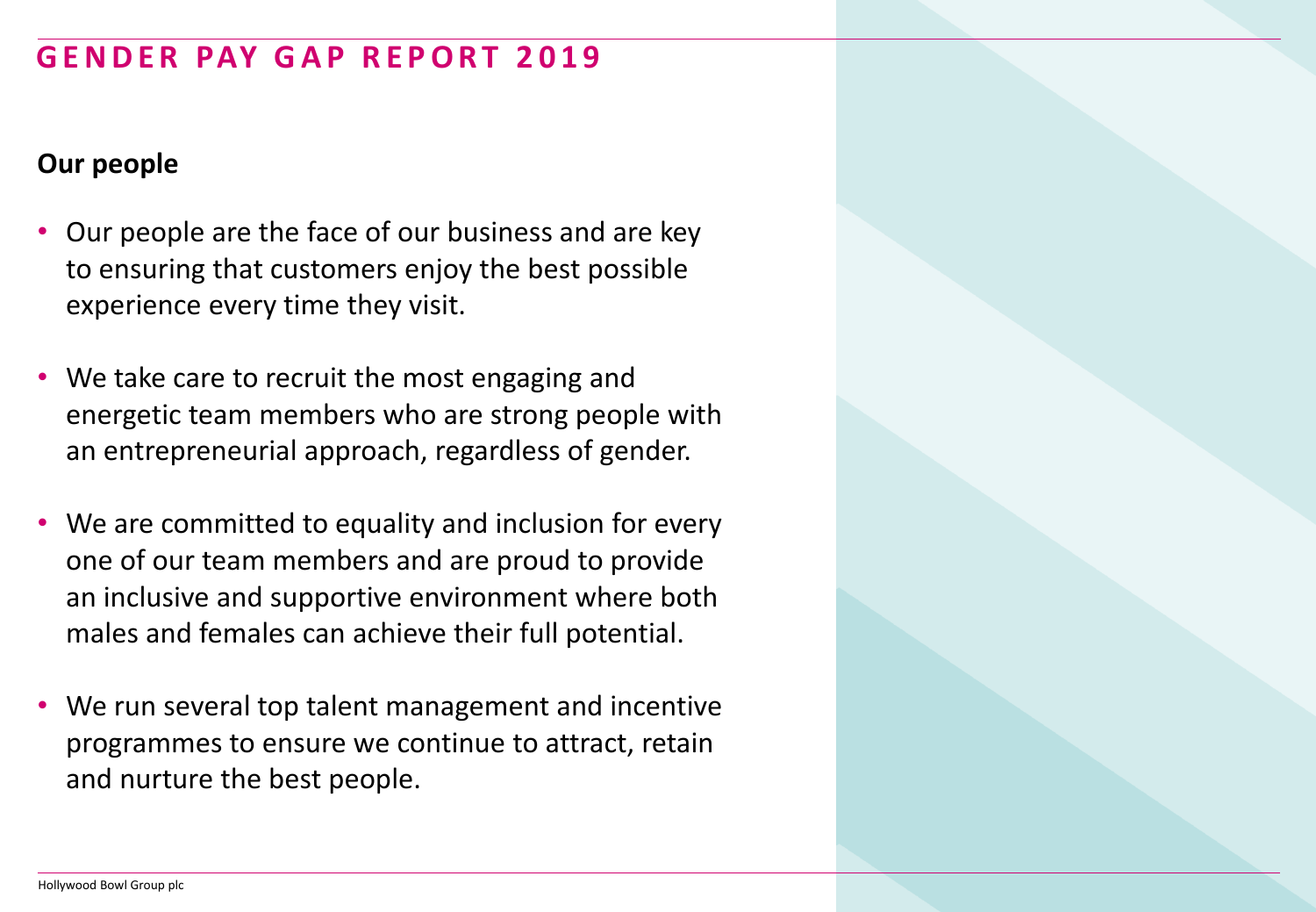- We were excited to launch our third save as you earn share save scheme (SAYE) in January 2020. This continues to give all team members the opportunity to share in the financial success of the business.
- At Hollywood Bowl Group we are confident that men and women are paid equally when working in equivalent roles.
- We are committed to providing an inclusive environment and firmly believe that no-one should suffer discrimination on the grounds of race, colour, ethnicity, religious belief, political affiliation, gender, sexual orientation, age or disability.

I can confirm that the data published in this report is accurate.

Stephen Burns, CEO Hollywood Bowl Group plc

Hollywood Bowl Group plc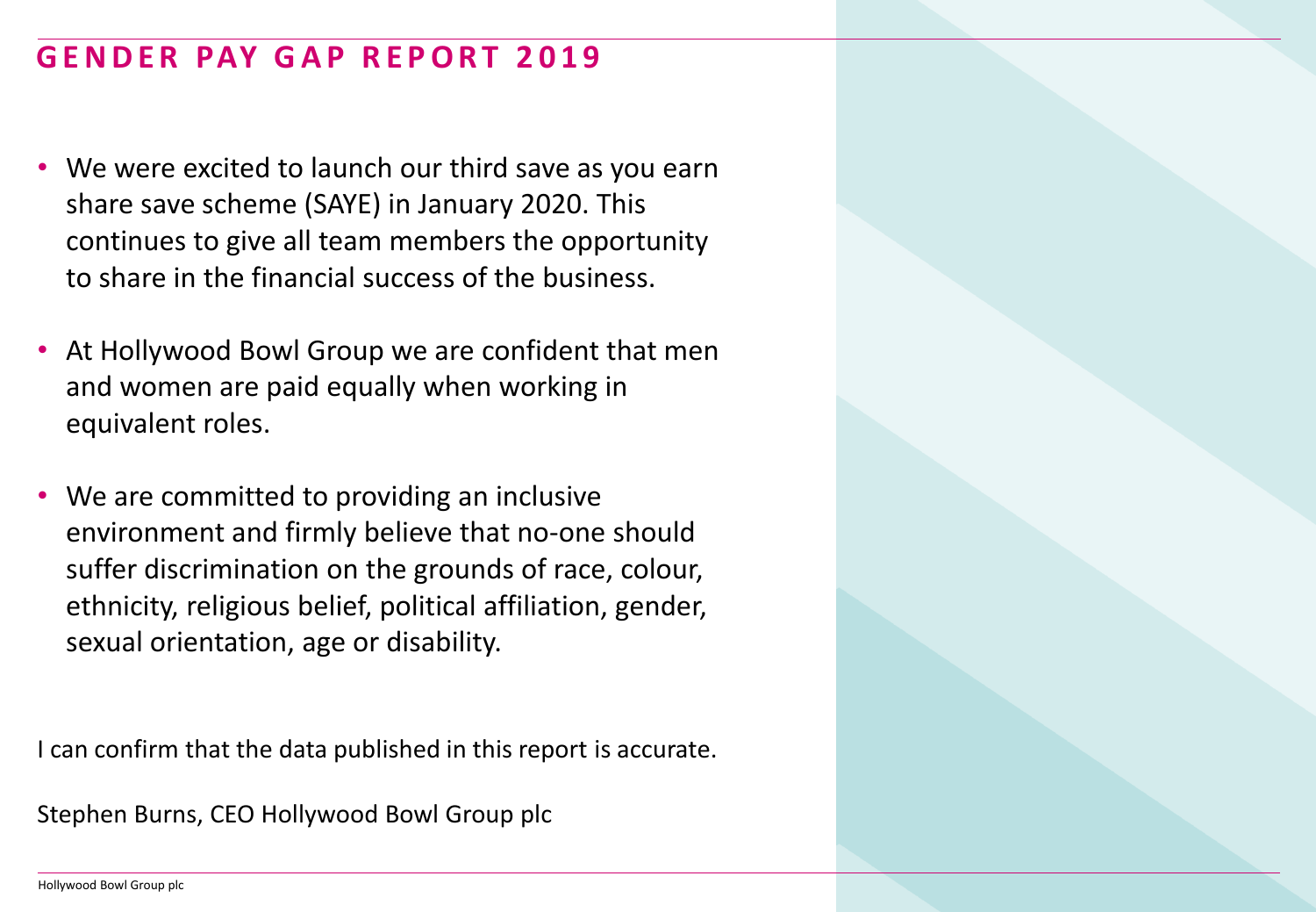## **GROUP PAY AND BONUS GAP**

• The table below shows our overall mean and median gender pay gap and gender bonus gap as at the snapshot date of 5th April 2019.

|                   | <b>MFAN</b> | <b>MEDIAN</b> |
|-------------------|-------------|---------------|
| HOURLY FIXED PAY  | 18.0%       | 5.7%          |
| <b>BONUS PAID</b> | 44.5%       | $-27.4\%$     |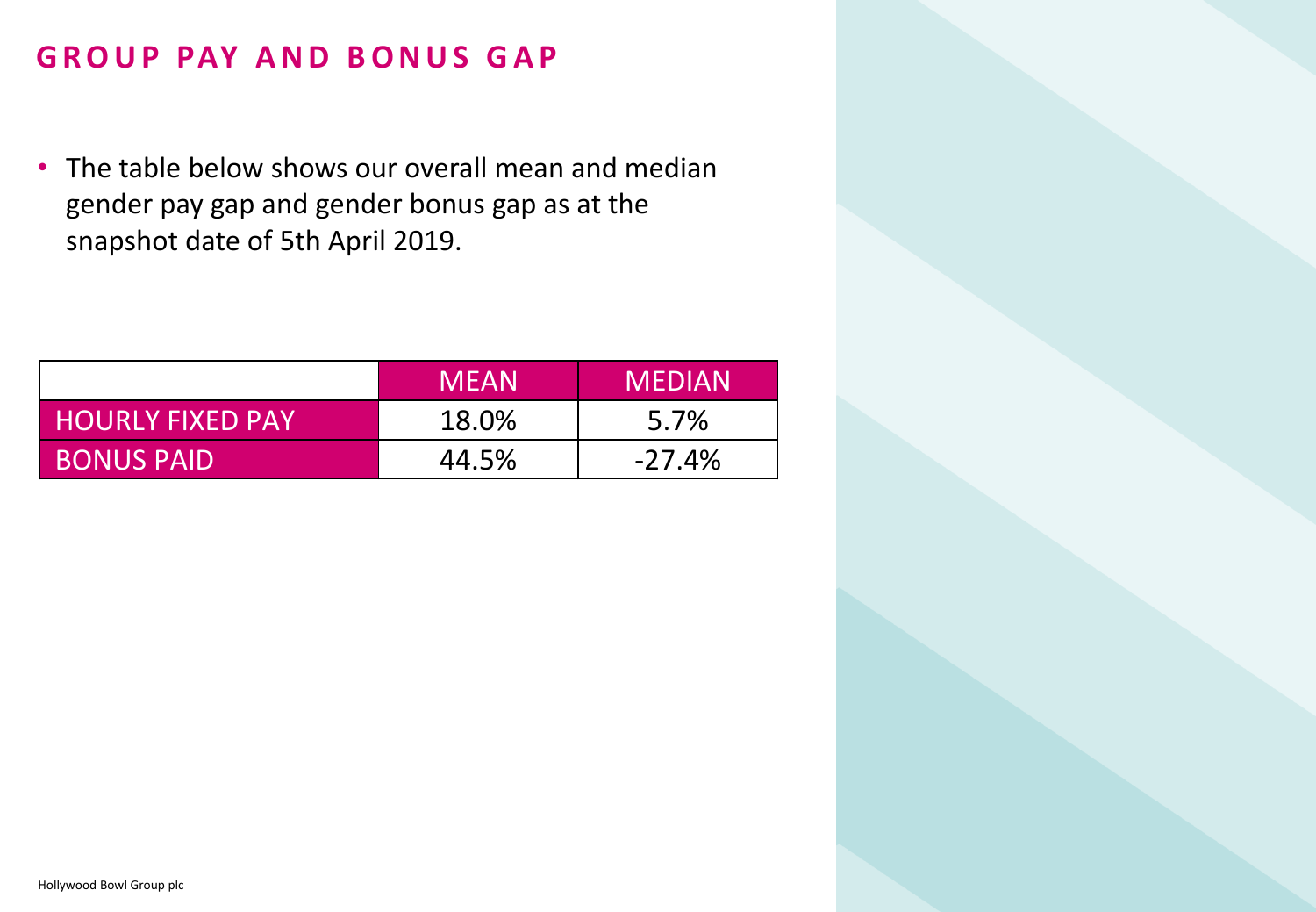## **PAY QUARTILES**

- The Group's team member population is 53% female and 47% male. The charts show the gender distribution across four equally sized pay quartiles, each with just over 500 team members.
- We have a higher representation of females in the lowest and second quartiles. There is more equal representation in quartile 3 and a higher representation of males in the highest quartile.
- There is an impact on average pay rates because of the proportion of roles held by men and women in the two lower and the highest quartiles.

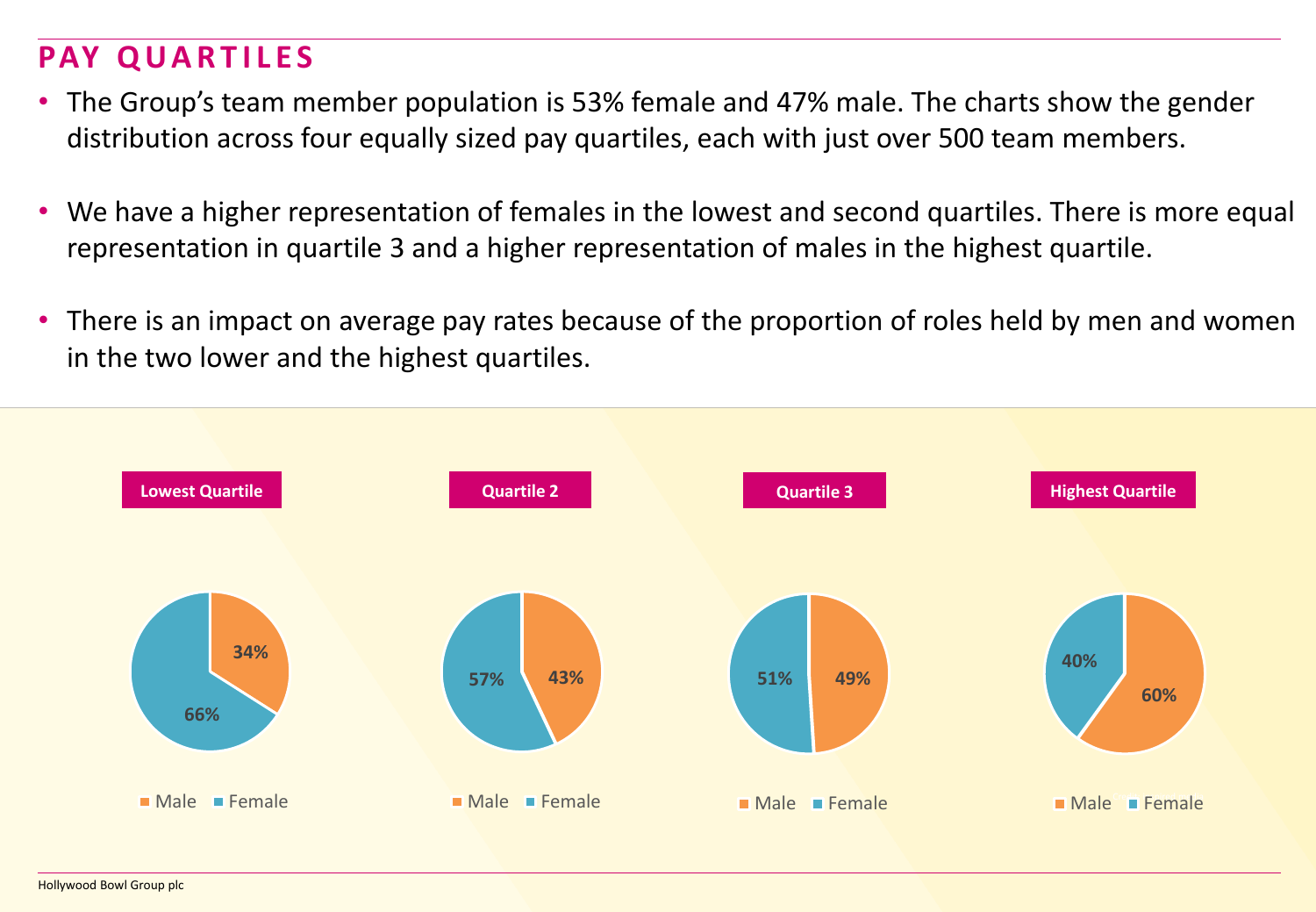### **PROPORTION OF COLLEAGUES R E C E I V I N G A B O N U S**

- The charts show the percentage of male and female team members who received a bonus payment in the year up to and including 5th April 2019.
- This shows a 15% difference between the number of men and women who received a bonus.
- Our centre managers are integral to the success of the company. We give them the autonomy to run their own business and to share in their centre's success through a significant bonus scheme which is based on customer feedback and financial performance.
- We have seen a slight improvement in our gender balance at senior level in the company. However, we still have more men than women in our most senior roles, these roles attract higher bonus earning potential, which explains why more men than women earned bonus.